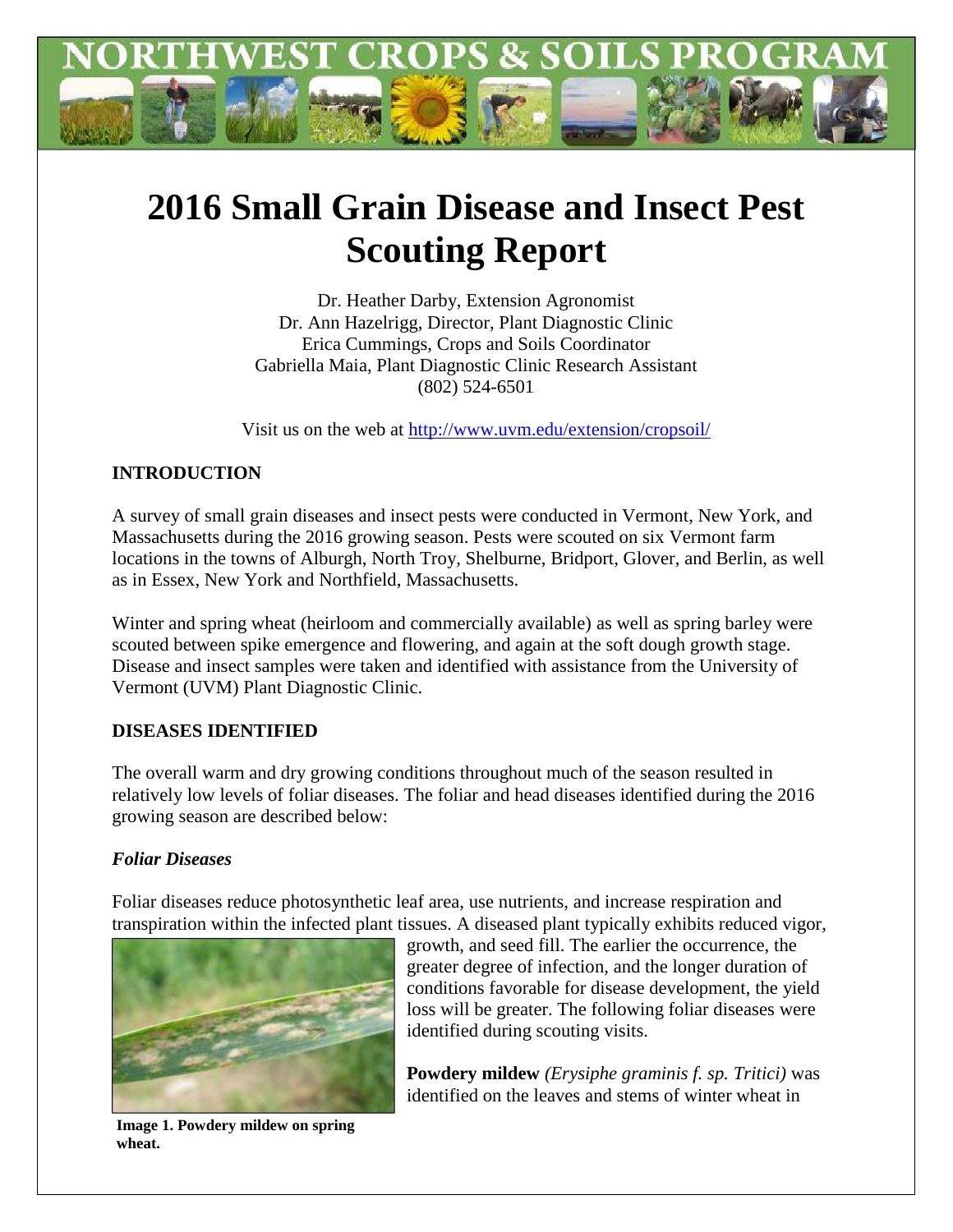Northfield, MA, on the leaves of winter wheat in Shelburne, and on the leaves of winter and spring wheat and spring barley in Alburgh, VT. Powdery mildew is relatively easy to identify, the fungus produces whitish-gray cottony growths on the upper leaf surface or stem of the infected plant (Image 1). Infection primarily occurs on the lower leaves and stem sections of the plant.



**Image 2. Tan spot infected leaves** *(Pyrenophora triticirepentis).*

Leaf spots such as **Tan spot** *(Pyrenophora tritici-repentis),* **Septoria tritici blotch** (STB) *(Zymoseptoria tritici)* and **Stagonospora leaf and glume blotch** *(Stagonospora nodorum)* were identified at all of the on-farm sites in Vermont, Massachusetts, and New York, and on all grain types.

The Tan Spot fungus produces elongated asymmetrical spots (1/8 to 1/2-inch long and 1/16 to 1/18-inch wide) (Image 2). Here, a tiny, dark spot forms (best observed by holding the leaf up to the light). The spot enlarges into a tan lesion, surrounded with a narrow to broad yellow border to produce an "eyespot" type of symptom, characteristic of this disease.

Septoria tritici blotch (STB) *(Zymoseptoria tritici)* and Stagonospora leaf and glume blotch *(Stagonospora nodorum)* look very similar and are often confused with one another (Image 3). Both start out as yellow spots. However, as STB spreads, irregular brown lesions form along leaf veins giving the appearance of stripes. In the middle of these lesions, dark brown spore masses (pycnidia) form that can be seen with the naked eye, making a distinguishing characteristic between these two diseases. In contrast, as

Stagonaspora spreads, the yellowing increases and forms lens-shaped blotches on the leaf that eventually turns red-brown. As Stagonaspora progresses, the lesions develop an ashen gray-brown center containing brown specks (but without the distinct yellow border typical of tan spot lesions).

**Leaf rust** (*Puccinia recondite*) was observed at only two sites, Alburgh, VT and Northfield, MA. Leaf rust is the most common of the rust pathogens. It is characterized by round rusty-red/orange masses of spores on the leaf surface (Image 4). **Striped rust** (*Puccinia striiformi*) was also identified on winter wheat at the Northfield, MA location.



**Image 3. Left leaf infected with Septoria tritici blotch (STB) (***Zymoseptoria tritici***) and the right with Stagonospora leaf blotch (***Stagonospora nodorum***).**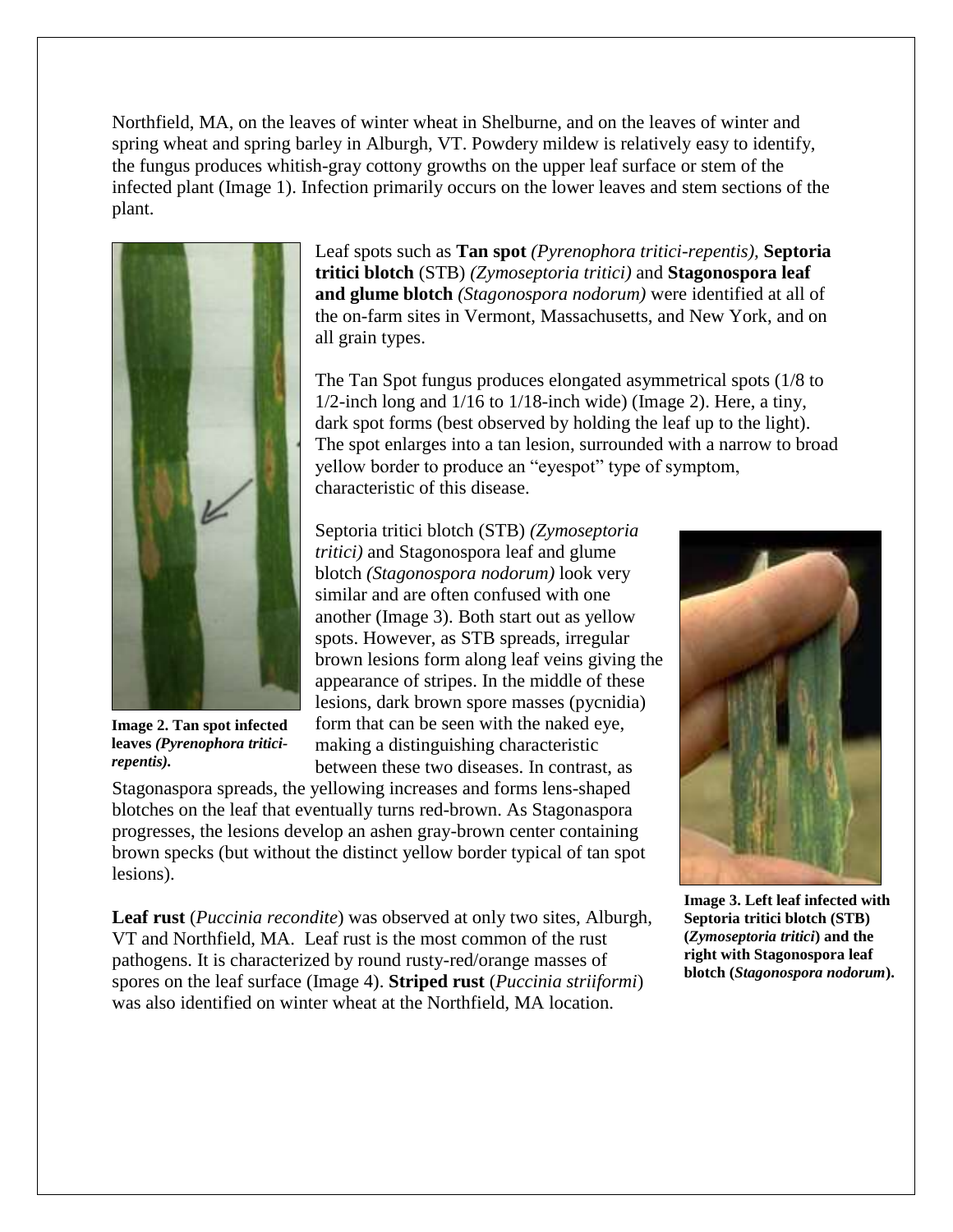

**Image 4. Leaf rust (***Puccinia recondite***) on winter wheat.**



**Image 5. Genetic resistance response in winter wheat.** 

Interestingly a genetic resistance response to foliar diseases was observed on wheat at all sites (Image 5).

#### *Grain Head Diseases*

There are two primary grain head diseases found in the Northeast, **Loose smut** *(Ustilago tritici)* and *Fusarium* **head blight** (FHB) (*Fusarium graminearum*). Loose smut was identified at the Alburgh site on spring and winter wheat and spring barley, and on winter wheat at the Bridport and Shelburne, VT locations. The loose smut fungus is carried as dormant mycelium within healthy-looking seed and is spread by planting infected seed. A smut-infected seed and plant cannot be distinguished from an uninfected one until the head starts to emerge. The disease is most obvious just after the time of heading by the characteristic dusty black appearance of diseased heads (Image 6). The spores are dispersed by the wind during wheat flowering and can infect healthy plants.

If you find heads with loose smut in your fields, you should NOT save the seed for future planting. Loose smut is not



**Image 6. Loose smut** *(Ustilago tritici)*  **infected wheat head.**

considered a human health risk, but planting infected seed will exponentially increase diseased seed and result in yield losses.

The pathogen of most concern among grain growers is *Fusarium* head blight (FHB). It is predominantly caused by the species, *Fusarium graminearum*. This disease is very destructive and causes yield losses, low test weights, low seed germination, and contamination of grain with the mycotoxin, a vomitoxin, called deoxynivalenol (DON). The spores are usually transported by air currents and can infect plants at flowering through grain fill. Spores can also overwinter on grain stubble. A telltale sign of FHB infection is the premature bleaching of grain heads. Another symptom is a pink or orange colored mold at the base of the spikelet. Additionally, once the grains are harvested, infected kernels will be pink, white, chalky and/or shriveled. *Fusarium* can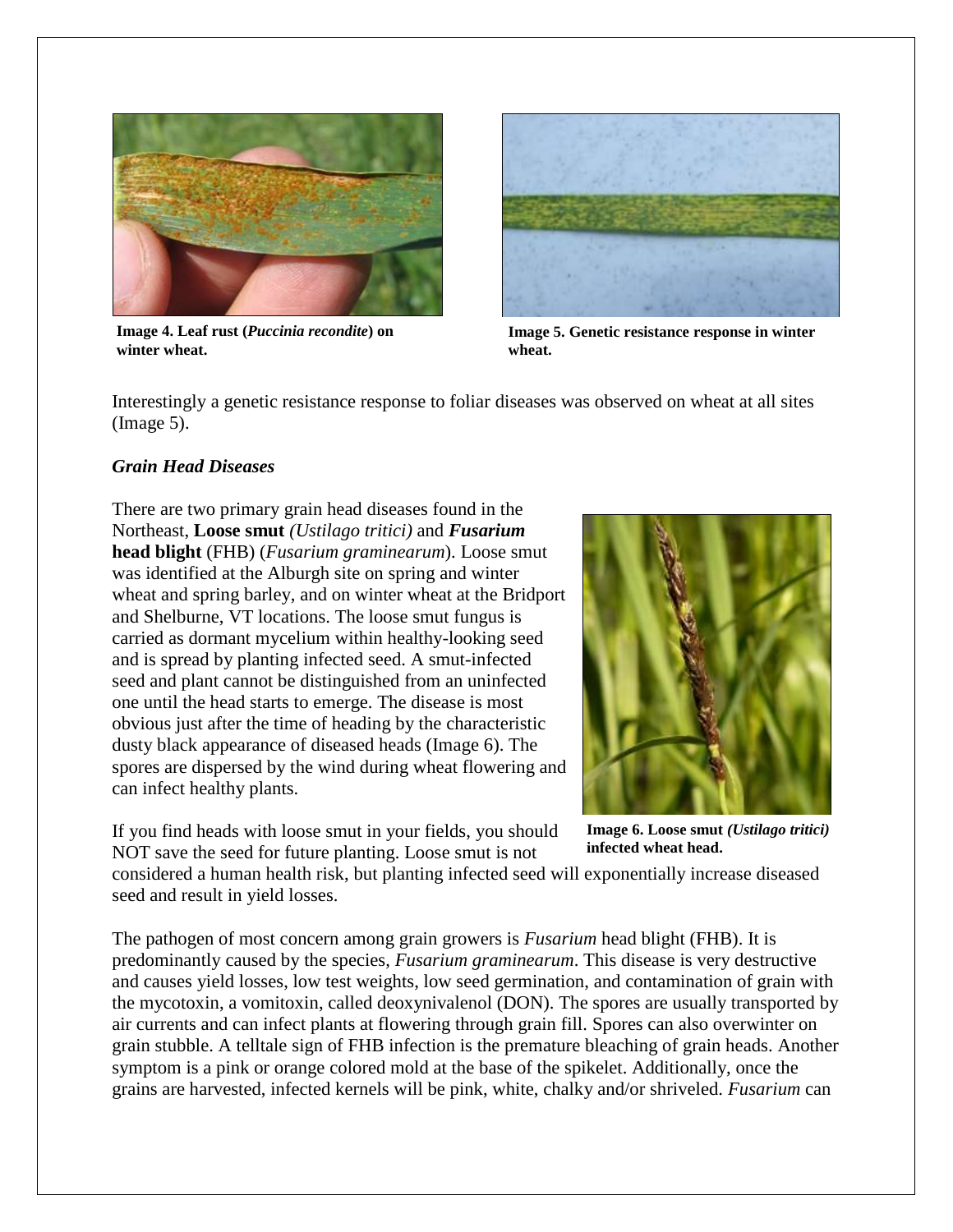

**Image 7. Incomplete grain fill of winter wheat.**

pose a health risk to both humans and livestock. Consumption of contaminated grains at DON levels of greater than 1 ppm in humans and 10 ppm for certain livestock can cause illness; therefore, it is critically important to test grain for DON. More information on DON testing can be found at: [http://www.uvm.edu/extension/cropsoil/cereal-grain-testing-lab.](http://www.uvm.edu/extension/cropsoil/cereal-grain-testing-lab) All on-farm locations were scouted at soft dough to assess FHB severity using the North Dakota State University visual scale. The warm and dry conditions during the 2016 growing season resulted in minimal observations of FHB infection at any of the on-farm sites and record low DON levels.

Interestingly, while scouting for FHB infection we observed incomplete grain fill of predominantly winter wheat, at several of the on-farm locations, which resulted in lower than expected yields (Image 7). This might be due to drought like conditions during grain fill.

### *Managing Grain Diseases*

It is important to remember, we do not know directly how foliar diseases affect yields. Although we have identified these issues in the field, it is not clear as to how, or at what severity, they impact yield and quality.

In our cool, moist climate, practices that are critical to managing the multitude of diseases that impact small grains include: planting clean seed, rotating crops, and improving air flow. We highly recommend buying "certified" seed when possible. Certified seed guarantees that the seed meets or exceeds a strict set of quality control standards. Weed management is important, especially in spring grains to improve airflow and assist with keeping the plants as dry as possible. Spores from many of the fungal diseases can survive in the soil or plant debris for several years waiting for their host plant and/or ideal conditions. Therefore, crop rotation and healthy soil is critical to minimizing diseases present during grain production. Conventional growers may purchase fungicide-treated seed to help mitigate some of the disease issues. There are also several commercial pesticides available as a last resort to control extreme outbreaks.

#### **INSECT PESTS IDENTIFIED**

Insect pests were more predominate this season most likely due to the drought like conditions during the growing season (Table 1). Thrips were identified at all scouting locations, however overall damage was minimal. Cereal leaf beetle damage was recorded in Alburgh, Berlin, North Troy, and Glover, VT, as well as in Northfield, MA and Essex, NY. The most severe cereal leaf beetle damage was measured in Northfield, MA on spring wheat. Interestingly, there were two varieties of spring wheat planted in this field, one had 85% damage and the other, only 5%, indicating that variety selection is important. Plant injury by the Brown Wheat Mite was identified at the Alburgh, North Troy, and Glover, VT scouted fields. Other insect pests